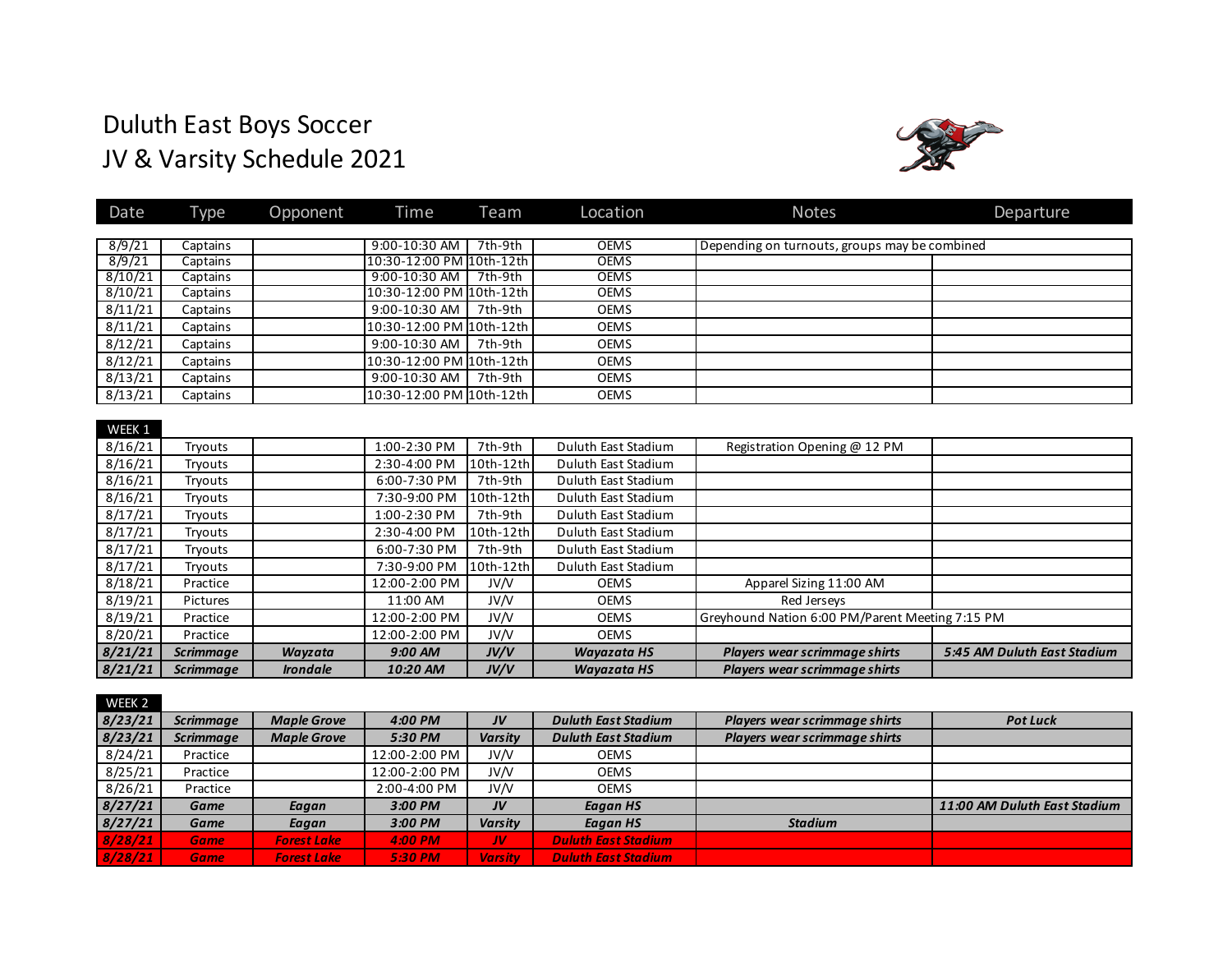| WEEK 3  |              |                    |               |                |                            |                             |
|---------|--------------|--------------------|---------------|----------------|----------------------------|-----------------------------|
| 8/30/21 | Practice     |                    | 2:00-4:00 PM  | JV/V           | <b>OEMS</b>                |                             |
| 8/31/21 | <b>Gamer</b> | <b>Mounds View</b> | $2:00$ PM     | <b>Varsity</b> | <b>Duluth East Stadium</b> |                             |
| 8/31/21 | Practice     |                    | 4:00-6:00 PM  | JV             | <b>OEMS</b>                |                             |
| 9/1/21  | Practice     |                    | 12:00-2:00 PM | JV/V           | <b>OEMS</b>                |                             |
| 9/2/21  | Practice     |                    | 12:00-2:00 PM | JV/V           | <b>OEMS</b>                |                             |
| 9/3/21  | Game         | Washburn           | 11:00 AM      | JV             | <b>Washburn HS</b>         | 7:00 AM Duluth East Stadium |
| 9/3/21  | Practice     |                    | 12:00-2:00 PM | Varsity        | <b>OEMS</b>                |                             |
| 9/4/21  | <b>Game</b>  | <b>Washburn</b>    | 12:00 PM      | <b>Varsity</b> | <b>Duluth East Stadium</b> |                             |

#### WEEK 4

| ------  |             |                 |              |                |                          |                |                             |
|---------|-------------|-----------------|--------------|----------------|--------------------------|----------------|-----------------------------|
| 9/6/21  | NO.         | <b>PRACTICE</b> | LABOR        | DAY            |                          |                |                             |
| 9/7/21  | Game        | Anoka           | 5:00 PM      | JV             | <b>Anoka HS</b>          |                | 1:30 PM Duluth East Stadium |
| 9/7/21  | Game        | Anoka           | 5:00 PM      | <b>Varsity</b> | <b>Anoka HS</b>          | <b>Stadium</b> |                             |
| 9/8/21  | Practice    |                 | 4:00-6:00 PM | JV/V           | <b>OEMS</b>              |                |                             |
| 9/9/21  | <b>Game</b> | <b>Bemidii</b>  | 5:00 PM      | JV             | <b>Bemidji HS</b>        |                | 1:00 PM Duluth East Stadium |
| 9/9/21  | Game        | <b>Bemidji</b>  | 5:00 PM      | <b>Varsity</b> | <b>Bemidji MS</b>        |                |                             |
| 9/10/21 | Practice    |                 | 6:00-7:30 PM | JV/V           | <b>OEMS</b>              |                |                             |
| 9/11/21 | Game        | <b>North</b>    | 1:00 PM      | <b>Varsity</b> | <b>North Polar Field</b> |                | 9:30 AM Duluth East Stadium |
| 9/11/21 | Game        | <b>North</b>    | 3:00 PM      | JV             | <b>North Polar Field</b> |                |                             |

## WFFK<sub>5</sub>

| 9/13/21 | Practice    |                     | 4:00-6:00 PM | JV/V           | <b>OEMS</b>                |                             |
|---------|-------------|---------------------|--------------|----------------|----------------------------|-----------------------------|
| 9/14/21 | Game        | <b>Grand Rapids</b> | 5:00 PM      | JV             | <b>Grand Rapids HS</b>     | 1:30 PM Duluth East Stadium |
| 9/14/21 | Game        | <b>Grand Rapids</b> | 7:00 PM      | Varsity        | <b>Grand Rapids HS</b>     |                             |
| 9/15/21 | Practice    |                     | 4:00-6:00 PM | JV/V           | <b>OEMS</b>                |                             |
| 9/16/21 | <b>Game</b> | <b>Cloauet</b>      | 4:30 PM      | IV             | <b>OEMS</b>                |                             |
| 9/16/21 | <b>Game</b> | <b>Cloauet</b>      | 7:00 PM      | <b>Varsity</b> | <b>Duluth East Stadium</b> |                             |
| 9/17/21 | Practice    |                     | 4:00-6:00 PM | JV/V           | <b>OEMS</b>                |                             |
| 9/18/21 | Game        | <b>St. Francis</b>  | 11:00 AM     | Varsity        | <b>St. Francis HS</b>      | 7:30 AM Duluth East Stadium |
| 9/18/21 | Game        | <b>St. Francis</b>  | 1:00 PM      | JV             | <b>St. Francis HS</b>      |                             |

#### WFFK 6

| 9/20/21 | Practice    |                | 4:00-6:00 PM  | JV/V           | OEMS                       |  |
|---------|-------------|----------------|---------------|----------------|----------------------------|--|
| 9/21/21 | Practice    |                | 4:00-5:00 PM  | JV/V           | <b>OEMS</b>                |  |
| 9/22/21 | Practice    |                | 4:00-5:00 PM  | Varsity        | OEMS                       |  |
| 9/22/21 | <b>Game</b> | <b>Denfeld</b> | 6:00 PM       | /IV            | <b>Duluth East Stadium</b> |  |
| 9/23/21 | Practice    |                | 4:00-5:30 PM  | JV             | <b>OEMS</b>                |  |
| 9/23/21 | <b>Game</b> | <b>Denfeld</b> | 5:30 PM       | <b>Varsity</b> | <b>Duluth East Stadium</b> |  |
| 9/24/21 | Practice    |                | 4:00-6:00 PM  | JV/V           | OEMS                       |  |
| 9/25/21 | Practice    |                | 12:00-2:00 PM | JV/V           | <b>OEMS</b>                |  |

| WEEK 7  |             |                |                                          |                         |             |  |
|---------|-------------|----------------|------------------------------------------|-------------------------|-------------|--|
| 9/27/21 | <b>Game</b> | <b>Proctor</b> | <b>30 PM</b><br><b>Contract Contract</b> | $\boldsymbol{H}$<br>. . | <b>OEMS</b> |  |